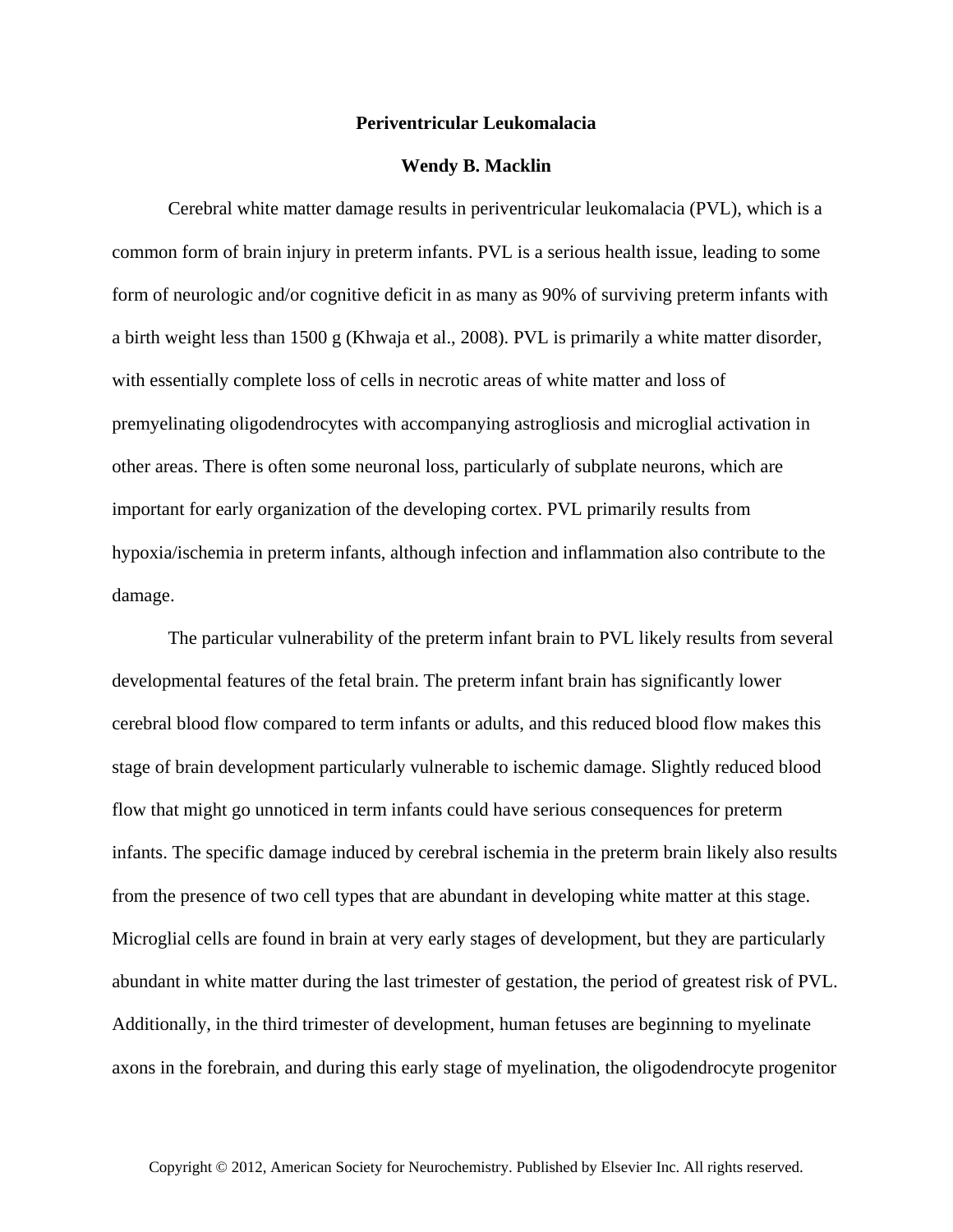cell differentiates into the late oligodendrocyte progenitor/premyelinating cell. The premyelinating cell is most abundant in white matter, and it remains in human parietal white matter for as long as three months at the end of gestation before it starts to myelinate axons (Back et al., 2001).

Within the oligodendrocyte lineage, the premyelinating cell is particularly vulnerable to oxidative damage and other insults. In tissue culture studies of rodent cells, late oligodendrocyte progenitor cells are far more vulnerable to oxidative damage than mature oligodendrocyte, in part because they are more sensitive to loss of glutathione. Increased reactive oxygen species can be produced by the oligodendrocyte progenitor cells themselves, leading to their death (Back et al., 1998). In PVL tissue, the premyelinating cell expresses high levels of protein nitration and lipid peroxidation, hallmarks of oxidative damage (Haynes et al., 2003). Thus, ischemic damage during the last trimester of gestation appears to have its greatest impact on premyelinating cells, leading to their death.

As noted above, the abundance of microglia in white matter during the third trimester also contributes to the damage. Microglia are likely to be the major source of the reactive oxygen species, and proinflammatory cytokines released by activated microglia also contribute to the death of premyelinating oligodendrocytes. Microglia would be particularly activated in tissue that is also exposed to infection or other sources of inflammation, which, as noted above, are contributing factors for PVL.

Other sources of damage result from excitotoxicity during ischemia/reperfusion. Premyelinating oligodendrocytes express  $Ca^{2+}$ -permeable glutamate receptors and the major brain glutamate transporter EAAT2. During ischemia, extracellular glutamate accumulation, both from neurons and from reversal of the glutamate transporters upon energy depletion, could